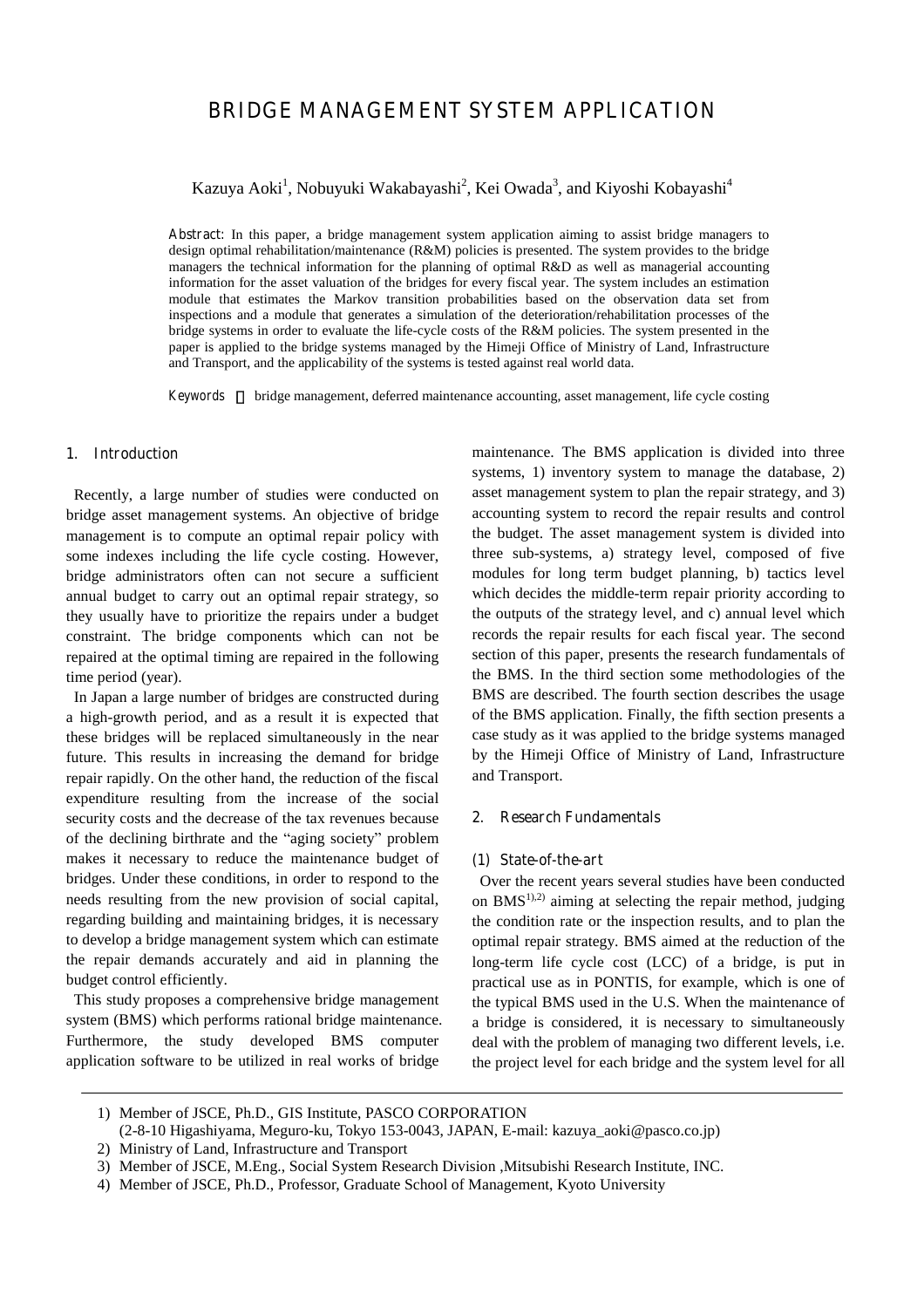the bridges. Among the studies on BMS, there are some about optimal repair models of the bridge components for the project level<sup>3 $)$ -7)</sup>. In PONTIS, for example, as mentioned earlier, the LCC is computed using the present value method which converts the cost generated at different times into its current value using a discount rate. Some optimal repair models<sup>12)-17)</sup> using the Markovian decision model<sup>8)-11)</sup> are proposed and applied in practical BMS. On the other hand, there is evidence that the present value method can not estimate adequately the effect of the long-life of bridges<sup>3)</sup>. Related with this finding, Kaito et al. (2005), proposed a Markovian decision model which computes the optimal repair policy using the average cost method by transposing the life cycle cost to an annual average cost. Thus, although there are some methods of determining the repair strategy of a single bridge, in a more realistic bridge management it is necessary to manage simultaneously many bridges where the construction time, the characteristics of the structure and the deterioration differ. When dealing with the maintenance of such a bridge system comprised of several bridges, the development of a managerial accounting system aiming at the asset evaluation of the bridges and the budget control for evaluating the performance of the repair results of the bridge system based on the maintenance repair results in each fiscal year, is required. The BMS developed in this study computes an optimal repair strategy based on average cost method as proposed by Kaito et al. (2005). The LCC evaluation using an average cost method is consistent with deferred repairs and maintenance accounting. The BMS proposed in this study introduces a new approach on the valuation of assets and budget control based on deferred repairs and maintenance accounting that can be simultaneously attained in the bridge system.<sup>19)</sup> In addition, this BMS application is build on the function which estimates the deterioration forecasting model of a bridge component, based on periodical inspection results, and which can update the deterioration forecasting model based on new inspection results.

In this study, the discussion of the BMS is limited to the relation of the "components – bridge system". In the future it is necessary to improve the BMS into a system that takes into consideration the relation of the "components – bridge – bridge system". It should also be added that in this application the information about the condition state of each bridge is collected as physical and managerial accounting information.

## **(2) Composition of BMS**

The BMS of this study can be divided into two classes, the project level and the system level, as mentioned earlier. The BMS is composed of the hierarchical management cycle among the different decision making stages.



Fig.1 Hierarchical Management Cycle

**Fig.1** shows the hierarchical management cycle for the BMS. The BMS can be classified into three main groups, the strategy level (long term planning), the tactics level (short term planning), and the annual level (annual planning). Also in each level, the results of the analysis or the repair in project level are collected as information on the system level.

From the strategy level an optimal repair strategy for each component and the bridge system is extracted. This optimal repair strategy for each bridge is computed based on the condition states of each bridge, and bridges are categorized into groups (grouping module). An optimal repair strategy and a repair method of construction of a bridge are determined for each group. The transition of the deterioration of bridge components is impossible to predict deterministically because of the uncertainty present. Instead a deterioration forecasting model for the bridge's components is expressed by a Markov chain model. This deterioration forecasting model is estimated for every component based on periodical inspection data (estimating transition probability module, **3. (1)** ). An optimal repair strategy is computed by the Markovian decision model using the estimated transition probabilities (optimal repair strategy module, **3. (2)** ). Furthermore, the simulation of deterioration/repair process for the group as classified according to the whole bridge system or the bridge characteristic is carried out. An optimal repair strategy for every group, a long term budget planning and a maintenance standard, etc. are determined by simulating the transition of the budget and condition states (simulation the deterioration / repair process module, **3. (3)** ).

The tactics level is used to generate a list of candidate bridge components that should be repaired in the near future using some outputs from the strategy level (priority module). At this time periodical inspection is carried out. The bridge components in need of immediate repair, as judged from the inspection results, may be divided into groups. The components that need repair during the middle-term and their priorities are examined from several conditions, such as the condition state using the results of the inspection, the target of maintenance level and the budget allocation. The priority of repair is judged by evaluating simultaneously various indices, not only the risk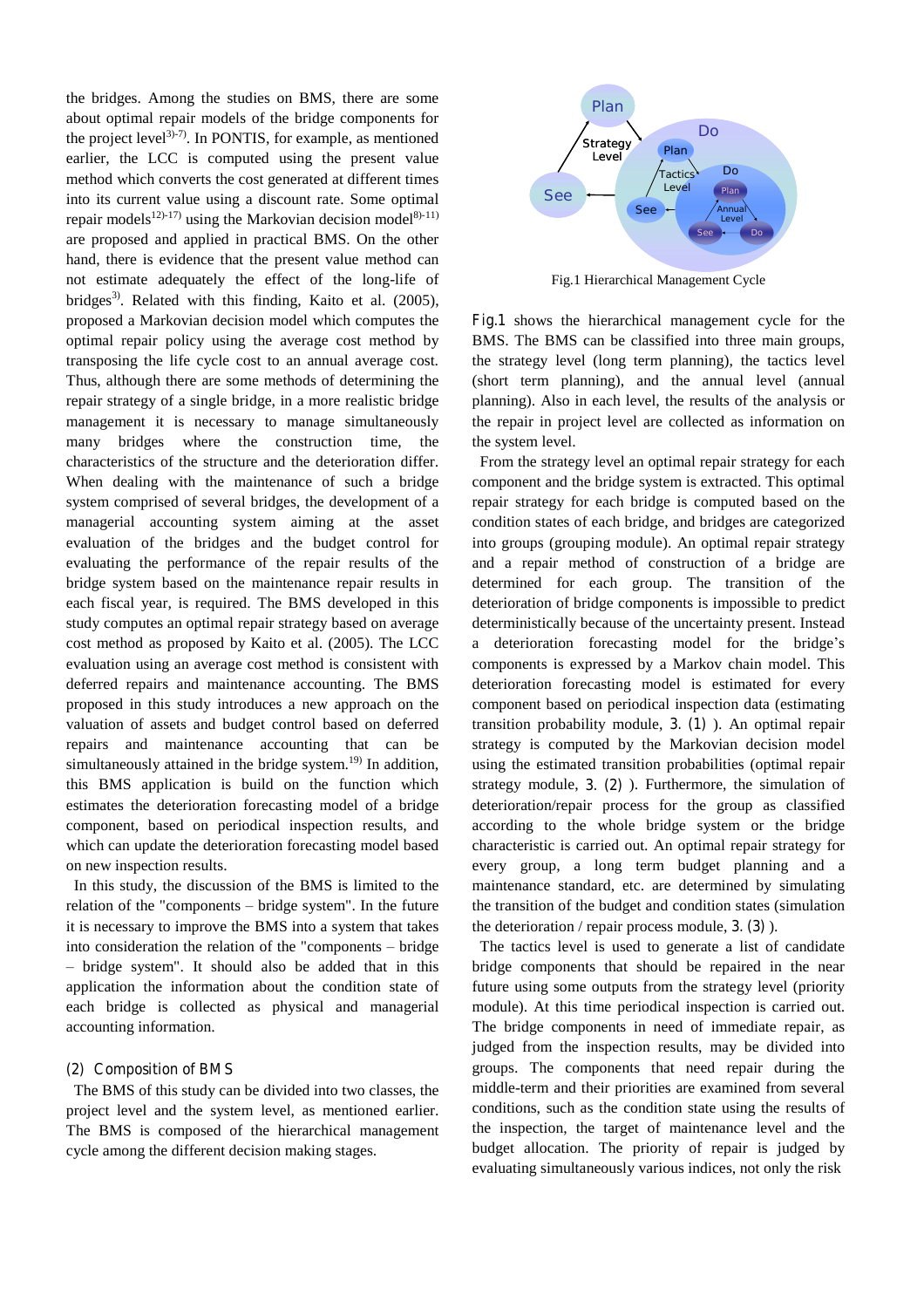

Fig.2 Composition of BMS

of deterioration but the importance of the bridge and/or the management responsibility.

At the annual level, the repair candidate components are processed under the budget allocation according to the priority decided at the tactics level. The information of the bridge components that are flagged as 'repaired' is deleted from repair candidate list (recording module). The records carried out in the fiscal year are then recorded into the managerial accounting system.

The following sections describe the estimation of the transition probabilities, the method of computing an optimal repair strategy, the simulation model for long term budget planning and the managerial accounting system.

#### **3. Methodology of BMS**

#### **(1) Estimating Transition Probabilities**

A bridge consists of many components and the deterioration process of each of these components has uncertainty, so the life cycle of each bridge is different. The deterioration forecasting model of the bridge components in this research is expressed in a Markov transition probability matrix. The transition from a given state condition of a bridge component is uncertain and forecasting of future states cannot be accomplished deterministically. Assuming that the deterioration process of a bridge component can be formulated by a time-homogeneous Markov chain defined on the state space  $S = f1$ ;  $\hat{A} \hat{A} \hat{A}$  Kg which consists of the condition state  $i(i; \cancel{\text{AM}} K)$ . A Markov transition probability can be

defined, given the condition state  $\cdot$  (t) = i is observed at time t, as the probability that the condition state at a future time  $t + 1$  will change to  $\frac{1}{t + 1} = j$ . That is,

Prob[! (t + 1) = j]! (t) = i] = 
$$
\hat{Q}_j
$$
 (1)

The Markov transition probabilities matrix can be defined as,

$$
\ddot{O} = \frac{B}{\omega} \begin{matrix} \hat{O}_{11} & \hat{A} \hat{A} \hat{A} & \hat{O}_{1K} \\ \vdots & \ddots & \vdots \\ 0 & \hat{A} \hat{A} \hat{A} & \hat{O}_{K} \hat{K} \end{matrix} \begin{matrix} \cdot & \cdot & \cdot \\ \cdot & \cdot & \cdot \\ \cdot & \cdot & \cdot \\ \cdot & \cdot & \cdot \end{matrix} \begin{matrix} \cdot & \cdot & \cdot \\ \cdot & \cdot & \cdot \\ \cdot & \cdot & \cdot \end{matrix} \tag{2}
$$

From the definition of transition probability  $\int_{j\hat{A}1}^{J} \hat{Q}_j = 1$ . It is possible to estimate the Markov transition probability matrix using the database of past inspections. More on the methodology of estimating the transition probability can be found on Tsuda et al.<sup>18)</sup> In this paper, in order to give facilities to the reader, the outline of the estimation method is discussed.

The Markov transition probability can be defined using a multi-stage hazard model that represents the deterioration process of an individual component. The life expectancy of a condition state i is assumed to be a stochastic variable with probability function  $f_i(\hat{\theta})$  and distribution function  $F_i(\hat{e}_i)$ . The probability density  $i_i(y_i)$  is referred to as the hazard function, which means the probability that the condition state at time  $y_i$  is assumed to change from i to  $i + 1$ . By using the survival function  $F_i(y_i)$  of a transition in the condition state i until the time instance yi, the hazard function is defined as,

$$
T_i(y_i)\hat{A}y_i = \frac{f_i(y_i)\hat{A}y_i}{F_i(y_i)}
$$
(3)

The hazard function  $\ddot{i}$  ( $y_i$ ) is the conditional probability that the condition state of a component at time y<sup>i</sup> advances from  $i$  to  $i + 1$  during the time interval  $[y_i; y_i + Ay_i]$ . It is assumed that the deterioration process of a bridge component satisfies the Markov property and that the hazard function is independent of the time instance y<sup>i</sup> on the sample time-axis. That is, for a fixed value of  $i_i > 0$ 

$$
T_i(y_i) = f_i \tag{4}
$$

By using the exponential hazard function it is possible to represent the deterioration process of a bridge component that satisfies the Markov property (independent of the past history). Using the hazard function, the probability  $\bar{F}(\mathsf{y}_i)$ that the life expectancy of the condition state i becomes bigger than  $y_i$  is expressed by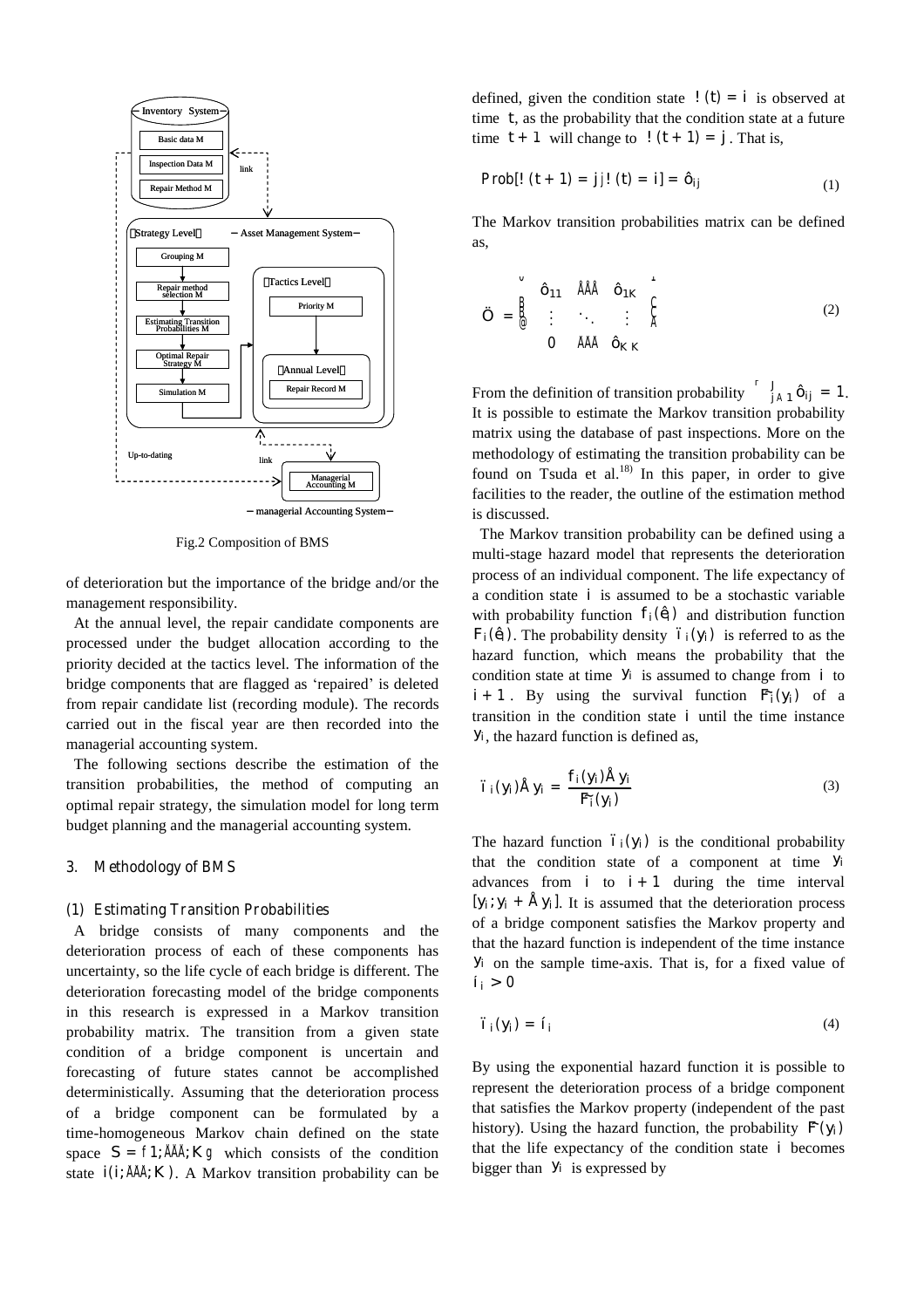$$
F_i(y_i) = \exp(\mathbf{A}f_i y_i) \tag{5}
$$

Next, the condition state observed by inspection at time ú<sup>A</sup> is i. In this case, the condition state at the time instance y<sup>A</sup> on a sample time-axis is also i, and the probability that the condition state i will remain constant at a subsequent time instance measured from the time instance  $\forall A$  by more than  $Z_i(i \ 0)$  is defined as,

$$
F_i(y_A + z_i \hat{j} \hat{\theta} i y_A)
$$
  
= Prob f \hat{\theta} i y\_A + z\_i \hat{j} \hat{\theta} i y\_A g (6)

dividing the probability by  $F(y_i)$  results in,

$$
\frac{F_i(y_A + z_i)}{F_i(y_A)} = \frac{\exp f \widetilde{A} i_i(y_A + z_i)g}{\exp(\widetilde{A} i_i y_A)} = \exp(\widetilde{A} i_i z_i)
$$
\n(7)

In addition, for the condition state i obtained by inspection at time instance  $YA$  the probability that the same condition state will be observed by a subsequent inspection at the time instance  $y_B = y_A + Z$  is,

$$
Prob[! (yB) = ij! (yA) = i] = exp(\tilde{A}ii Z)
$$
 (8)

where Z expresses the interval between the two inspection times. The probability  $Prob[h(y_B) = ijh(y_A) = i]$  is the Markov transition probability  $Q_i$ . That is, when an exponential hazard function is employed, the transition probability  $Q_i$  is dependent only on the hazard rate  $i_i$  and the inspection interval Z . Furthermore, without using deterministic information on the time instances  $y_A$  and  $y_B$ , it is still possible to estimate the transition probabilities. Tsuda et  $al^{18}$  show that the Markov transition probability  $Q_j$  of the transition of the condition state from i to j during the time interval  $[y_A; y_B]$  is,

$$
\hat{Q}_{j} = Prob[h(y_{B}) = jjh(y_{A}) = i]
$$
\n
$$
= \frac{\dot{X} + \dot{X}^{i,j}}{X^{i,j}} \frac{\dot{I}_{m} - \dot{X}^{i,j}}{\dot{I}_{m} + \dot{A}^{i,j}} \frac{\dot{I}_{m}}{X^{i,j}} \exp(\ddot{A}i_{k}Z) \quad (9)
$$

from the definition of the Markov transition probability,

$$
\hat{Q}_K = 1 \dot{A}^{K \hat{X}^{\hat{A}1}} \hat{Q}_j
$$
 (10)

More on the methodology of estimating the transition probability using the maximum likelihood estimation method can be found at Tsuda et al<sup>18)</sup>.

### **(2) Optimal Repair model**

An optimal repair model expresses the deterioration process of a bridge component by the Markov transition probability and derives the optimal repair strategy minimizing the LCC using the Markov decision model. As mentioned earlier, in the LCC evaluation method the, 1) present value method and 2) average cost method are proposed. Kobayashi 20) has pointed out that the average cost method is a more appealing method of evaluating the optimal repair policy of a bridge system which consists of many components. The BMS application utilizes the present value and the average cost methods to compute the optimal repair strategy. This paragraph describes briefly the methodology of LCC evaluation using the average cost method and the optimal repair model using the Markov decision model. For a detailed description of the optimal repair model method, see Kaito et al. 6)

## **a) The precondition of modeling**

Consider a discrete time interval that starts at initial time  $t = 0$  up to infinity. Let us focus on a certain component of a bridge. The deterioration process of a bridge component is expressed in the Markov transition probability matrix estimated by the hazard model mentioned earlier. The condition state of a bridge component is evaluated by multi-stage discrete rating indices. The Bridge administrators appraise the condition of a component by inspection, and rehabilitate the condition by repairing the deteriorated component. In that case, the bridge administrators select the optimal repair method according to a repair rule decided in advance. The rule which determines the repair method to be applied in order to rehabilitate the condition of the deteriorated component is called the "repair action." The repair policy d 2 D (D is a set of a repair policy) is defined for each condition state i as a series of rules which specify the repair action to be carried out at that time. The repair action  $\vec{e}^{\text{d}}(i)$  2  $\vec{e}(i)$ which comprises of the repair policy d means that the component with condition i is repaired and that condition changes to  $\vec{e}^{\vec{l}}(i)$ .  $\vec{e}(i)$  is a set of the repair method which can be applied when the condition is i. The repair action is defined as,

$$
\ddot{\mathbf{e}}^{\mathbf{d}} = \mathbf{G}^{\mathbf{d}}(1); \mathbf{A}\mathbf{A}\mathbf{A}\mathbf{B}^{\mathbf{d}}(K)^{\mathbf{d}} \tag{11}
$$

Next a cost vector defines the repair cost which is needed when the repair action  $\mathbf{e}^d$  (i) is carried out.

$$
c^{d} = {}^{n}c_{1}^{d}, \cancel{A}^{d}\cancel{A}^{d}c_{K}^{d} \tag{12}
$$

where  $c_i^d$  is required for the repair to be applied to the component of the condition i, and is defined as the repair cost for restoring the condition of a component from i to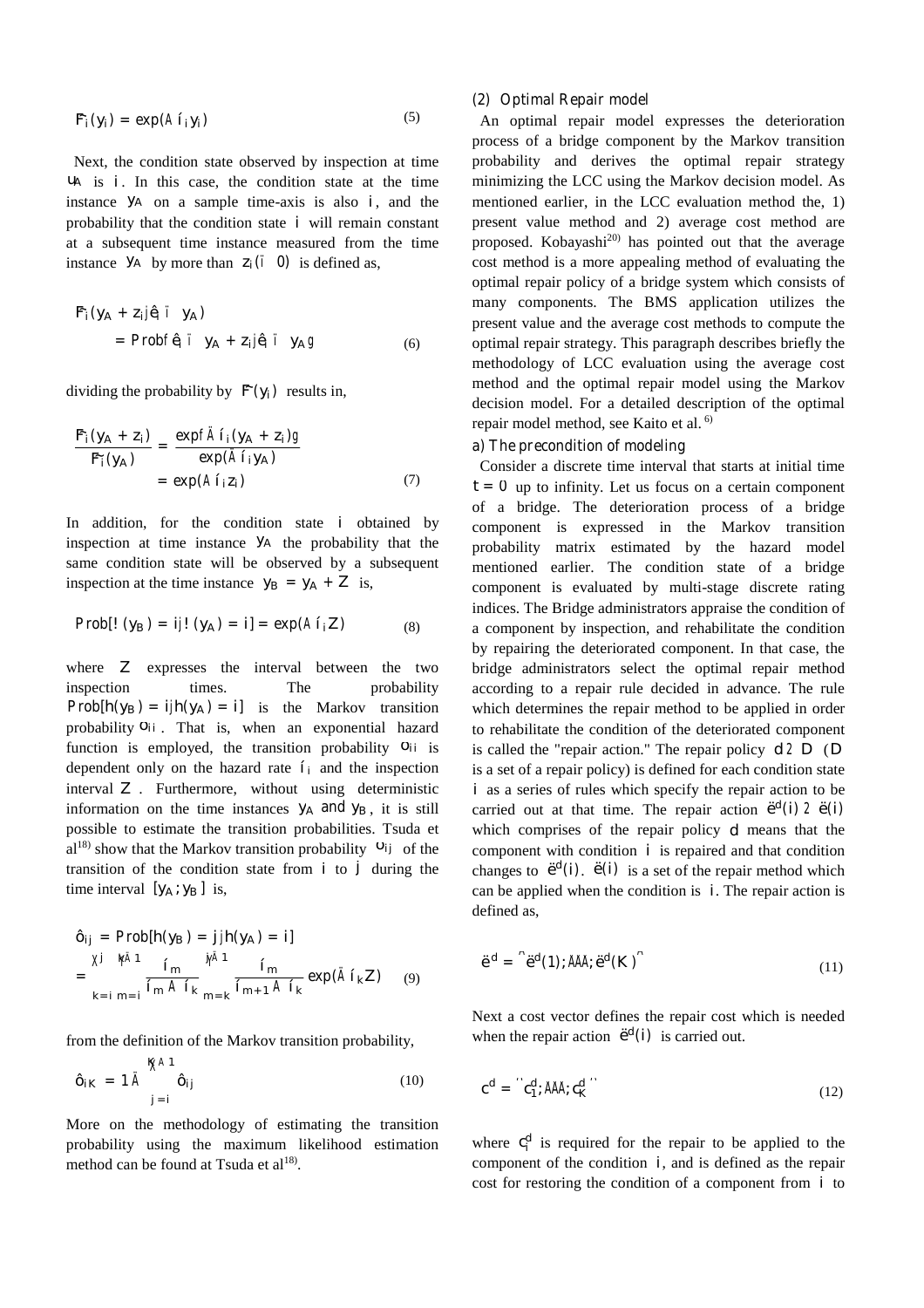## $\vec{e}^{d}(i) = j(1 \hat{i} \hat{j} \hat{i})$ .

## **b) Modeling the deterioration/repair process**

The change in the condition state of the component produced by the repair action  $\dot{\mathbf{e}}^{\mathbf{d}}(\mathbf{i})$  which constitutes the repair policy d 2 D is defined as,

$$
q_{ij}^{d} = \begin{cases} 1 & \dot{\Theta}^{d}(i) = j \\ 0 & \text{otherwise} \end{cases}
$$
 (13)  
(i; j = 1  $\overrightarrow{A} \overrightarrow{A} K$ )

Now suppose that repair is carried out, when the condition state of a component is evaluated at time t to be i and the condition changes to the condition state j in the next time instance  $t + 1$  according to the Markov transition probability Ö. At that time, even if the component was at the same condition, there are often two different conditions possible, rehabilitation by repair from poor condition and deterioration from the good condition state. In the case of the latter, the condition can be recovered by repair, but in the case of the former a limitation exists in that a repair policy can not be applied and the condition remains at that condition state. In order to take into consideration the repair history in such a deterioration/repair process, the transition probabilities under a repair policy d 2 D are defined as,

$$
\hat{q}_{j}^{d} = \begin{cases} \hat{q}_{i} & i = j \\ K & k = i + 1 \hat{Q}_{k} q_{kj}^{d} & otherwise \end{cases}
$$
\n(14)  
\n(i; j = 1;  $\hat{A} \hat{A} \hat{A} \hat{A} \hat{A}$  1)

because of the assumption that that component is replaced immediately at condition K, which indicates the worst condition state. After repair is carried out at the beginning of each fiscal year, the component of the condition K does not exist. The transition probability matrix including the effect of repair action is defined as,

$$
\ddot{O}^{d} = \begin{matrix} \ddot{O}_{11}^{d} & \ddot{A} \ddot{A} \ddot{A} & \dot{O}_{1K \ddot{A}1}^{d} \\ \vdots & \ddots & \vdots & \ddot{A} \\ \ddot{O}_{K \ddot{A}11} & \ddot{A} \ddot{A} \ddot{A} & \dot{O}_{K \ddot{A}1K \ddot{A}1}^{d} \end{matrix} \tag{15}
$$

where  $\ddot{O}$ <sup>d</sup> has (K  $\dot{A}$  1 C K  $\dot{A}$  1) dimension. **c) Average cost minimizing principles**

A desirable combination of the optimal repair action based on average cost evaluation is calculated. Consider the condition state i is observed at time  $t = 0$ , and the component deteriorates in the next inspection period, time  $t = 1$ , and the condition state j is observed just before  $t = 1$ . Repair action to the condition state j is carried out just before  $t = 1$ . It is impossible to predict deterministically the repair actions to be carried out at  $t = 1$  at  $t = 0$ , then the expected repair cost which will be needed under the repair policy d until just before  $t = 1$ is expressed by,

$$
r^{d}(i) = \sum_{j=i+1}^{M} \hat{Q}_{j} c_{j}^{d} (i = 1; \hat{A}^{A}_{i} \hat{A}^{A}_{i} K A 1)
$$
\n(16)

Next, consider the condition state changes to  $j$  in one period from  $t = 0$ , that is at  $t = 1$ . The relation between the expected accumulation life cycle cost in the interval between  $t = 1$  and  $t = n$  under the repair policy d and the expected accumulation life cycle cost at the initial time is defined recurrently as,

$$
u^{d}(i; n) = r^{d}(i) + \sum_{j=1}^{1} \hat{d}_{j}^{d} u^{d}(j; n \times 1)
$$
  
(i = 1; ÅÅK Å 1) (17)

The solution of a recursive equation can be approximated to sufficiently big  $\[ \mathsf{n} \]$  by<sup>6)</sup>,

$$
u^{d}(i; n) = nq^{d} + v^{d}(i) \ (i = 1; \overrightarrow{A A A K A 1})
$$
\n(18)

That is, the expected accumulation life cycle  $u^{d}(i; n)$  cost can be divided into the term  $nq<sup>d</sup>$  proportional to the period length  $n$ , and the term  $V^d(i)$  depending on the initial condition i. The simultaneous equations can be formulated by the relation of equations (17) and (18),

$$
q^{d} + v^{d}(i) = r^{d}(i) + \sum_{j=1}^{15 \times 10^{d} \text{ of } j} v^{d}(j)
$$
  
(i = 1;  $\overrightarrow{A} \overrightarrow{A} \times A$  1) (19)

where,  $q<sup>d</sup>$  in the equation (19) expresses the average cost, redistributed every year as the equivalent cost under the repair policy d . Thereby, the repair/replacement cost required in order to maintain a bridge component semi-permanently can be transposed to the flow of average cost equivalent for each year  $(q^d; \cancel{A} \cancel{A} \cancel{A})$ . The term  $v<sup>d</sup>(i)$  that depends on the initial condition state is defined as the relative cost, which is required for the large-scale rehabilitation when the condition of components is deteriorated at the current time. By using the expected accumulation life cycle cost, the repair cost to the future time  $\[\Box\]$  is aggregated under the repair policy d; the average cost to the time  $n$  can be expressed by dividing the expected accumulation life cycle cost by the period length. And the average cost for an infinite period is defined as,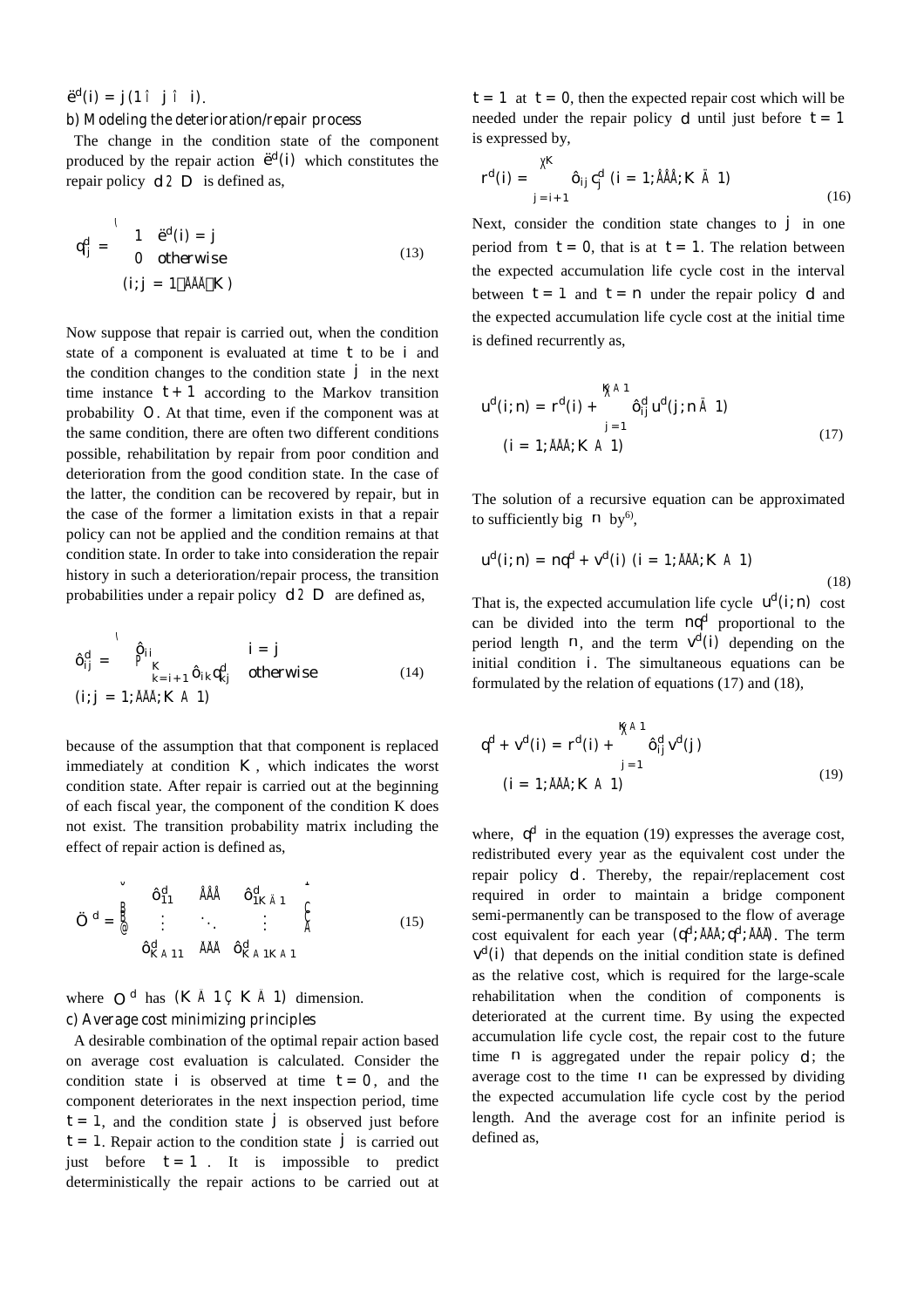$$
w^{d}(i) = \lim_{n! \to \infty} \frac{u^{d}(i; n)}{n}
$$
  
(i = 1; ÄÄK A 1) (20)

At this time, the average cost minimization model aiming at the minimization of the average cost can be formulated as,

$$
w^{d^{E}}(i) = \min_{d \ge D} \lim_{n! \ 1} \frac{u^{d}(i; n)}{n}
$$
  
(i = 1; **AM**, K **A** 1) (21)

The optimal repair policy based on an average cost minimization model is called the average cost minimization policy. The optimal repair model is an average cost minimization Markov decision model, and the optimal policy is a steady policy about time. This steady optimal solution can be computed by the strategy improving method of Howard<sup>8)</sup> etc. See reference  $(6)$  about the solution of the average cost minimization model.

The optimal repair policy based on an average cost minimization principle has the desirable property of attaining LCC minimization under a fixed budget constraint every year, when premised on maintaining a bridge semi-permanently. Furthermore, the LCC can be evaluated as a flow of average cost equivalent every year, and the budget control according to the deferred repairs and maintenance accounting of a bridge is evaluated as non-depreciable assets become possible. The managerial accounting system is described at **3.(4)**. The present value minimization model for searching for the optimal repair policy, using a present value method, is also used in the BMS application. It is proved theoretically that an average cost minimization model is equivalent to the special case that makes the discount rate zero in the present value minimization model. More about the present value minimization model can be found at references (6) and (17).

## **(3) Simulating the Deterioration-Repair Process**

#### **a) Procedure of the simulation module**

The simulation module analyzes the deterioration/repair process that varies according to the repair policy of the bridge component for which it is computed (using the two different life cycle cost appraisal methods, the average cost minimization model and the present value minimization model) by a simulation that aims at computing the management level (the distribution of the condition state) and a budget standard. The module is designed so that simulation experiments are conducted on various bridges on the repair method and repair cost, taking the heterogeneity into consideration. The purpose of the simulation module is to compute the optimal repair strategy and to analyze the influence the budget constraint has on the management level, generating information for evaluating the bridge repair strategy in agreement with real road management. This paragraph describes the procedure followed for the simulation module.

Suppose that there are M components of a bridge system for management. Each component is expressed by  $m(m = 1; \cancel{AM}M)$ . Next, the condition state of component  $m$  at time  $t$  is expressed by the condition state variable  $\cdot \ln(t)$ . The condition state of the whole bridge system is expressed by,

$$
\mathbf{P} \cdot (t) = (1 \, (t); \, \mathbf{A} \mathbf{A} \mathbf{A} \, 1 \, \mathbf{M} \, (t)) \tag{22}
$$

Next, assume that the bridge system consists of bridges of the same type. This assumption is made in order to simplify the explanation. Note that the BMS application is designed so that many heterogeneous bridge components can be dealt with at the same time. The total number of components having a condition state i at time t is expressed by  $\dot{O}(t)(i = 1; \tilde{A} \tilde{A} \tilde{A} K)$ . The vector of the components is defined as,

$$
\dot{C}(t) = (\dot{C}^{\dagger}(t); \dot{A}^{\dagger} \dot{A} \dot{C}^{\dagger}(t))
$$
\n(23)  
\nwhere  
\n
$$
\dot{C}(t) = \begin{cases}\n\dot{C} & \text{if } t \neq 0 \\
\dot{C} & \text{if } t = 1; \dot{A}^{\dagger} \dot{A} \dot{A} \dot{C} \\
\dot{C} & \text{if } t = 1\n\end{cases}
$$
\n
$$
\dot{C} = \begin{cases}\n1 & \text{if } t = 1 \\
0 & \text{if } t = 1\n\end{cases}
$$

Here, the simulation of the process of the condition state of a bridge system is considered when the initial time is at  $t = 0$ . Because it is impossible to predict deterministically the condition state in the future, the probability distribution of the condition state of component  $m$  at the time  $t = n$ , after n periods from the initial time, is expressed by,

$$
\hat{\mathbf{I}}_{m}(n) = (\hat{\mathbf{I}}_{m}^{1}(n); \check{A}\check{A}\check{A}\hat{\mathbf{I}}_{m}^{K}(n))
$$
\n(24)

where  $\hat{\mathsf{I}}_{\mathsf{m}}^{\mathsf{i}}(\mathsf{n})$  expresses the probability that the condition of components  $m$  becomes i at time  $t = n$ . Then, the distribution of the condition of component m after n having an initial condition  $\cdot \ln(0) = i$  is defined as,

$$
\hat{\mathbf{I}}_{m}(\mathbf{n}) = e_{i}^{\mathbf{n}} \ddot{\mathbf{O}}_{m}^{\mathbf{n}} \tag{25}
$$

where  $e_i = 0$ ;  $\overrightarrow{A A A} 0$ ; 1; 0;  $\overrightarrow{A A A} 0$ ) is the vector in which only the n-th element takes the value of 1 and all the other elements take the value of 0. Furthermore,  $(\ddot{O}_{m})^{n}$ expresses the n -th power of the transition probability matrix Öm.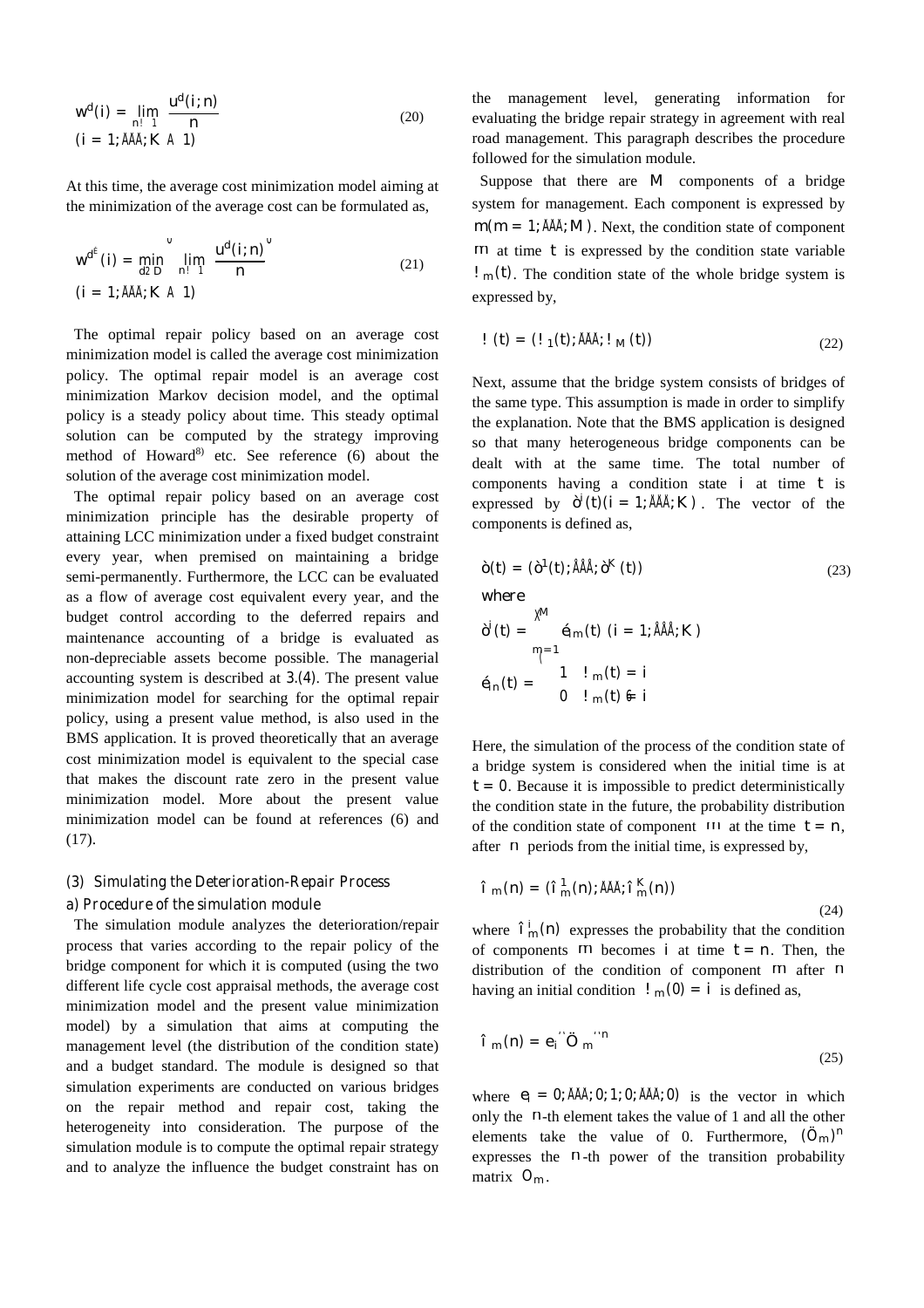Next, the case where the repair policy d is applied to a deteriorated component is considered. The distribution of the condition of component  $m$  after  $n$  periods having an initial condition  $\ln m(0) = i$  is defined as,

$$
\hat{\mathbf{I}}_{\mathsf{m}}^{\mathsf{d}}(\mathsf{n}) = e_{\mathsf{i}}^{\mathsf{n}} \mathsf{O}_{\mathsf{m}}^{\mathsf{d}}^{\mathsf{n}} \mathsf{n} \tag{26}
$$

where  $\hat{\mathsf{I}}_{\mathsf{m}}^{\mathsf{d}}(\mathsf{n})$  is the distribution of the condition state of component m , which can be expressed by  $\hat{\mathsf{I}}_{\mathsf{m}}^{\mathsf{d}}(\mathsf{n}) = (\hat{\mathsf{I}}_{\mathsf{m}}^{\mathsf{1};\mathsf{d}}(\mathsf{n});\overrightarrow{\mathsf{A}}\mathsf{A}\hat{\mathsf{l}}_{\mathsf{m}}^{\mathsf{K};\mathsf{d}}(\mathsf{n}))$  . At this time, the distribution probability of the condition state of the bridge system under the repair policy d is expressed by,

$$
\hat{\mathbf{I}}^{d}(n) = f \hat{\mathbf{I}}^{d}_{1}(n); \check{A}\check{A}\hat{\mathbf{A}} \hat{\mathbf{I}}^{d}_{M}(n)g
$$
 (27)

The distribution probability of the condition state in each period can be computed using the Markov chain model repetitively. The vector of expected components by which each condition is observed at time  $\Gamma$  is defined as,

$$
E\,d^{d}(n) = (E\,d^{d}(n); \widetilde{A} \widetilde{A} \widetilde{A} \, E \,d^{d}_{A\,1}(n)) \qquad (28)
$$

The vector of expected components  $E\dot{\phi}^d(n)$  by which condition 1 is observed at time  $t = n$  is defined as,

$$
E \, \hat{\varphi}^{l}(n) = \sum_{m=1}^{\mathcal{H}^{l}} \hat{I}_{m}^{i,d}(n) \, (i = 1; \hat{A} \hat{A} \hat{A} \, K \, \hat{A} \, 1) \tag{29}
$$

Furthermore, the expected value of the repair cost of the component m which is in condition i just before time  $t = n$  is shown by,

$$
E \, \xi_m^d(n) = \sum_{j=i+1}^{\mathcal{X}} \hat{I}_m^{i,d}(n \, \hat{A} \, 1) \hat{Q}_j \, c_j^d \tag{30}
$$

The expected value of the annual repair cost of the bridge system in each time instance adding the expected repair cost of each component is computed by,

$$
E\hat{e}^{d}(n) = \sum_{m=1}^{\mathcal{H}} E\hat{e}_m^d(n)
$$
 (31)

This simulation model is given the initial condition of each component ! (0) = (!  $_1$ (0);  $\cancel{\mathbf{A}}\cancel{\mathbf{A}}$ !  $_M$ (0)). According to this procedure, the simulation of the deterioration and repair processes of a bridge system can be carried out. In addition, in this simulation module, pseudorandom numbers are generated by the Monte Carlo method, and the sample path expressing the deterioration/repair process of each bridge component is generated. The number of trials for the sample path can be set up arbitrarily. The expected value of the annual repair cost which generates the LCC evaluated on the sample path for each year by performing the equalization operation to several sample paths, and the classification of the components by their condition can be computed.

## **b) Simulation under budget constraint**

When there are no restrictions on the annual repair budget, the repair based on the optimal repair policy computed by the life cycle evaluation is carried. However, in actual bridge management, because the bridge administrators can not often secure sufficient funds to carry out an optimal repair strategy, selected components to be repaired, constrained by the budget, are selected. A cost benefit rule is applied as a standard for determining the priority of repairs. The benefit of the repair work for the damage part of a certain bridge is defined as the difference of "the expected life cycle cost at the time of leaving one period, without repairing at the time concerned, and repairing at the next term", and "the expected life cycle cost computed when it is repaired at the term concerned based on the optimal repair policy." The benefit of the repair work is defined by  $\mathsf{LCC}^{\mathsf{E}}_{i;m}$  A  $\mathsf{LCC}_{i;m}$ , where  $\mathsf{LCC}^{\mathsf{E}}_{i;m}$ expresses the expected life cycle cost of the component m at the time of leaving one period at the condition i under the budget constraint, and,  $LCC_{i:m}$  expresses the expected life cycle cost according to the optimal repair policy. Then, the cost-benefit ratio  $(B=C)_{i,m}$  is computed by,

$$
(B=C)_{i;m} = \frac{\text{LCC}_{i;m}^{\text{E}} \text{A LCC}_{i;m}}{c_i^{d^{\text{E}}}}
$$
(32)

where  $c_i^{\text{dE}}$  in the denominator is the repair cost for the condition i. When  $C_i^{dE} = 0$ , that is no repairing action is taken, computing  $(B=C)_{i:m}$  is not required. However, the expected life cycle cost is evaluated using the present value of the average cost and the relative cost computed by the average cost minimization model. The LCC can be divided into the average cost  $q^{d^E}$  equivalent for every year and the relative cost  $V_i^{d^E}$  to the optimal repair policy d computed by the average cost minimization model. The present value  $LCC_{i;m}$  and  $LCC_{i;m}^E$  of the expected life cycle cost based on an average cost minimization principle are given by,

$$
\text{LCC}_{i;m} = \frac{X}{t=0} \frac{q^{d^E}}{(1+\hat{a})^t} + v_i^{d^E}
$$
(33)

$$
LCC_{i;m}^{\acute{E}} = \frac{\mathsf{X}}{j=i} \frac{\hat{q}_j (LCC_{j;m} + c_i^{d^{\acute{E}}})}{1 + \hat{a}}
$$
(34)

The cost-benefit analysis formulated above shows the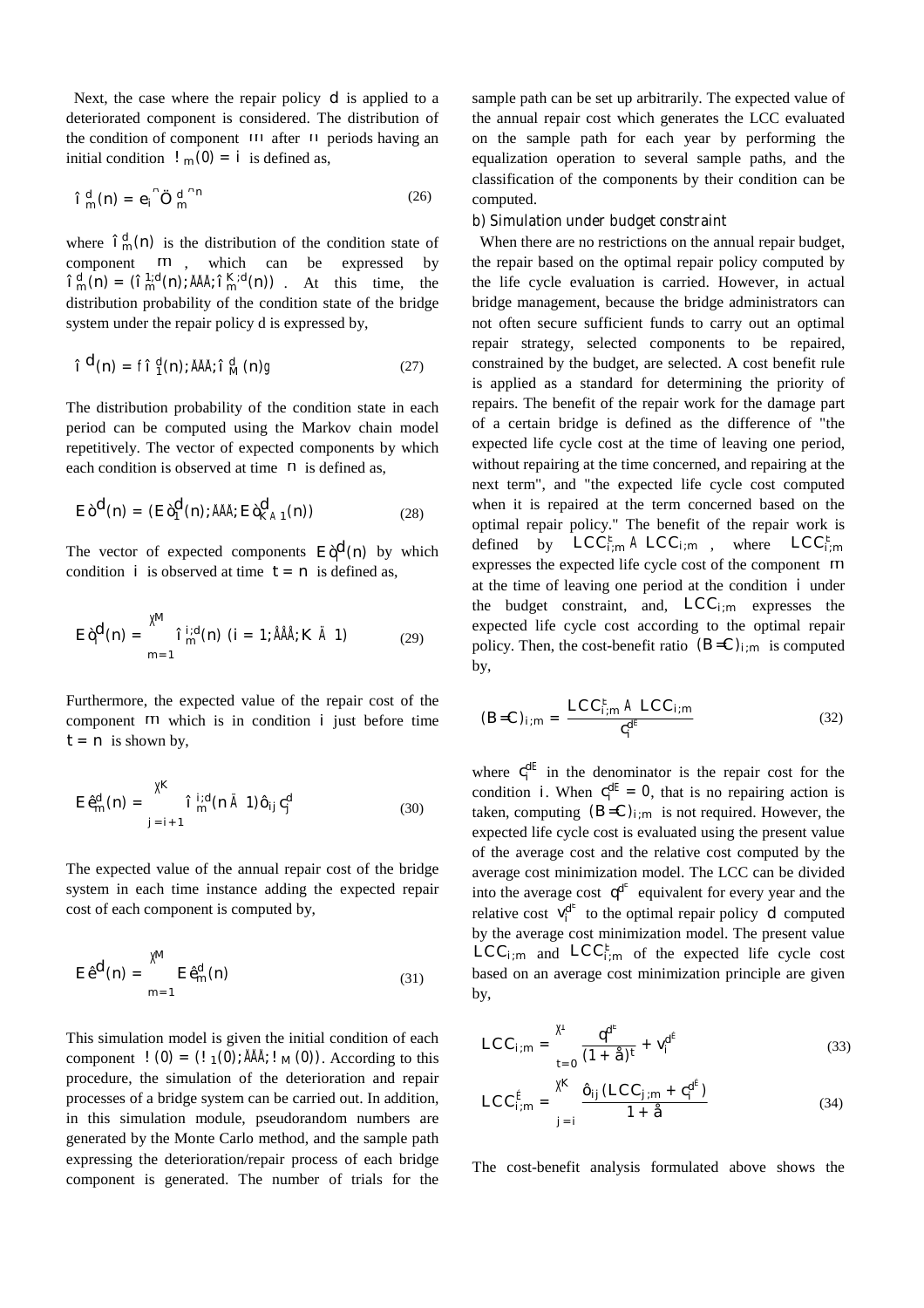priority of repair of the bridge component under the budget constraint. The procedure is shown below,

- 1) The component for repair is selected for this year.
- 2) The cost benefit ratio  $(B=C)_{i;m}$  for each component is computed and the components which have  $(B=C)_{i:m} > 1$  are arranged in increasing order of  $(B=C)_{i:m}$ .
- 3) Repairs are carried out according to the priority determined by 1) and 2) and the repair cost is added.
- 4) Repairs are carried out if the added repair cost does not exceed the budget constraint, and, the component that was not repaired is repaired in the next term.

However, this priority decision model is only applied to the simulation module of deterioration/repair process in the strategy level in this BMS. In the determination of the priority in the tactical level, various factors, such as the importance of the route considered by the bridge administrators and risk for the management along with the cost-benefit analysis, are taken into consideration.

#### **(4) Managerial Accounting**

#### **a) Information for managerial accounting**

The BMS application includes a bridge managerial accounting system. The objective of the managerial accounting system is to describe the repair cost for each fiscal year as budget control information and to aid in the optimization of the decision making of the bridge asset management for all situations. Although the managerial accounting information is used for various purposes, the following two are considered as monitoring functions of the bridge asset management<sup>19)</sup>. First, it is required to compute a sufficient budget for maintenance and to observe whether repair is sufficiently carried out. A bridge deteriorates gradually so severe deterioration often takes very long time to be reached. When the maintenance of such facility is considered, it is not necessary to smooth the repair cost for each fiscal year, and repairs according to a securable budget for each fiscal year should be just carried out. However, even if the change in repair cost is accepted in the short run, the repair candidate components that could be postponed for future repairs must be repaired in the near future. Thus, even if a change in the repair cost is allowed in the short run, the expenditure of the fixed repair cost is needed in the long run. From this viewpoint, it is necessary to monitor the accumulated amount disbursed for the repairs for each fiscal year. Secondly, if many bridge components that need repair were left behind, it is necessary to compute the repair demand and make a maintenance plan for the future. The bridge managerial accounting system will play an important role in the decision of such a maintenance plan.

## **b) Average cost minimizing principles and deferred repairs and maintenance accounting**



Fig.3 Deferred repairs and maintenance accounting

As mentioned at **3.(2)**, the BMS adopts the average cost minimizing method as the technique of determining the optimal repair policy of a bridge component. The average cost minimizing method indicates that the expected accumulated life cycle cost of repairs required from  $t = 0$ to  $t = n$  under the repair policy d is approximately defined as,

$$
u^{d}(i; n) = nq^{d} + v^{d}(i) (i = 1; \check{A} \check{A} \check{A} K \check{A} 1)
$$

where,  $\theta$  indicates a sufficiently large value.  $q^{d}$ average cost (distributed repair cost) which is considered as a cost equivalent for each year in the management cycle under the repair policy d . The repair cost can be transposed to an equivalent average cost flow for every year. It can be recognized that the deferred repairs and the maintenance allowance to be transferred as repair costs for each fiscal year in deferred repairs as well as the maintenance accounting when it is considered as a non-refunding property are necessary to maintain a structure semi-permanently. That is, in order to determine the average budget for each fiscal year, in deferred repairs and maintenance accounting, the average cost  $q<sup>d</sup>$  offers important information. The average cost  $q<sup>d</sup>$  is transferred as the repair cost for every year from the time when a component is replaced. In a current fiscal year, if an allowance is not spent as a repair cost, the allowance is transferred to the reserves for future repairs (reserve fund in deferred maintenance repair accounts). When repairs are carried out, the repair cost is extracted from the saved allowance.  $(35)$ 

On the other hand, when the deterioration is severe at the initial time, there is a case that the expense for recovering a big damage is short of the average budget allowed for each year. In this case, the relative expense  $v<sup>d</sup>$  which satisfies equation **(35)** can be made into the deferred insufficient repairs and maintenance allowance which should be saved corresponding to the initial condition. That is, the information for the plan that is capable of carrying out the repair demand, expressed by the relative expense over a period in the future, is offered for the repair demand which cannot be processed only at the average budget allowed for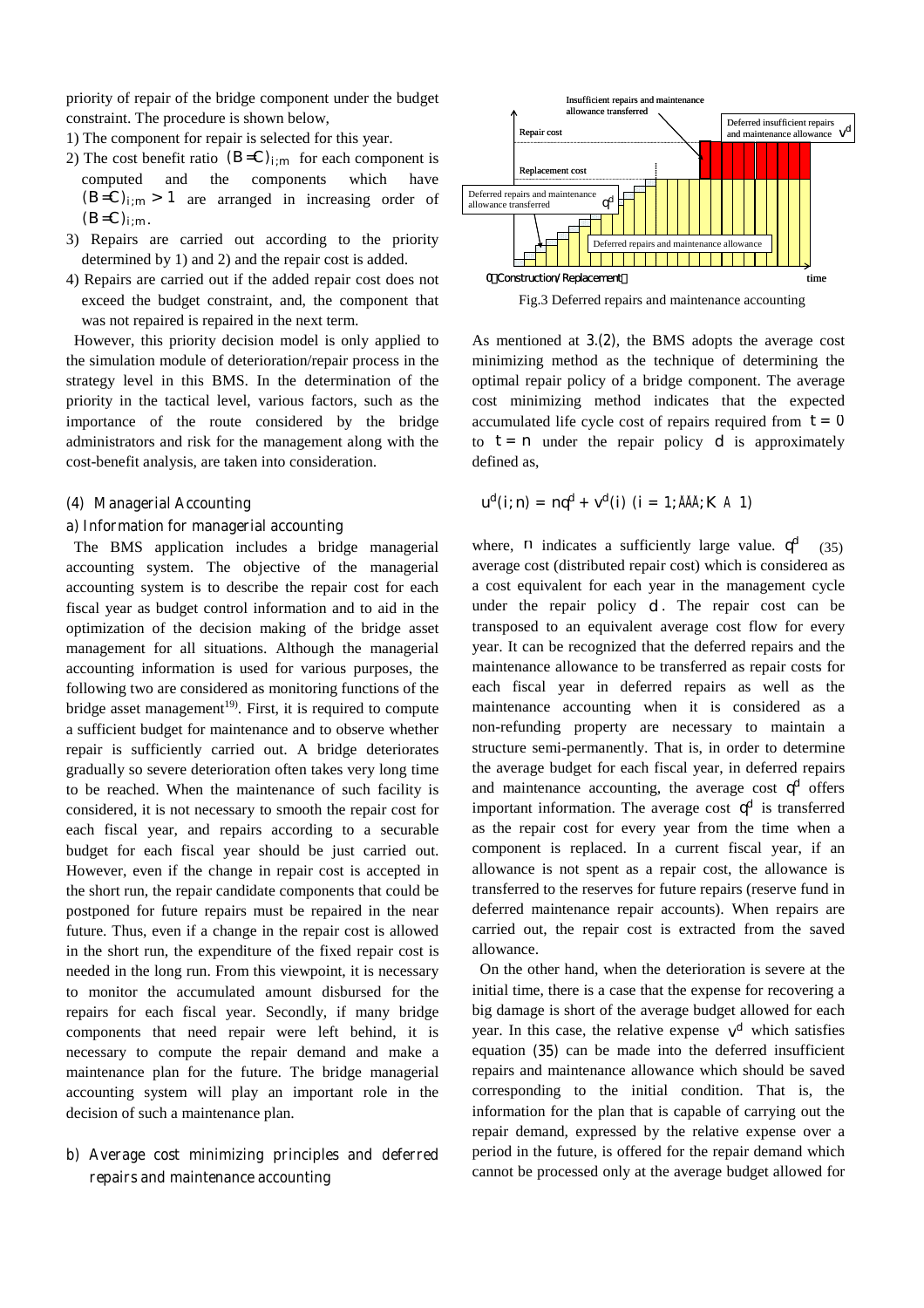each term. Thus, useful accounting information following the deferred repairs and maintenance accounting from the information derived from the life cycle cost evaluation using the average cost minimization principle can be generated.

## **4. Design of the BMS Application**

## **(1) Outline of the BMS application**

Based on the BMS proposed in this study, the BMS application was designed for the bridge systems managed by the Himeji Office of the Ministry of Land, Infrastructure and Transport. The module which performs the analysis was developed using Microsoft Visual Basic .net; the inventory and output data of the bridges are managed using Microsoft Access. That is, this application can store the electronic management information of a bridge on a personal computer, and can provide to the bridge administrators managerial accounting information and management capability by accessing the inventory information through the BMS application. This section describes the main module's graphical user interface and structure.

## **(2) Inventory system**

The inventory system is used to manage the basic information of the bridges, the inspection data and the basic repair method, collectively (**Fig.4**). The GUI provides a way of checking and manipulating the data of an individual bridge. This basic data module includes an interface that can acquire data from the MICHI-database, which is managed by the Ministry of Land, Infrastructure and Transport. The basic information of the bridge to be used in the asset management system and the managerial accounting system is generated and the bridge data is outputted respectively to the transition probabilities estimation module, the simulation module and managerial accounting module. The inspection data module can check the list as compared to the results of the inspections carried out periodically. After an inspection is carried out, the information on the inspection results for every bridge component (e.g. the inspection day, the bridge's name, the component, the damage form, the condition state, etc.) is added and updated in the database of the asset management and managerial accounting systems. The repair method data module is used to store the basic information of the repair method applied to each component. The module allows the information about the repair method set up for every bridge component or condition state to be checked. Repair method data include the repair method name, the component classification, the component number, the damage form, the condition state, the unit price, and remarks. Moreover, when a new repair method is developed and introduced, the module can add, delete and modify the new information



Fig.4 The Inventory System GUI

arbitrarily.

#### **(3) Asset management system**

The asset management system delivers useful information to the management based on the inventory system data. First, in the strategy level, the bridge system is classified according to the strategy of the management using the grouping module. Based on the grouping classification, the estimation of the deterioration probabilities and the simulation of the deterioration/repair process are carried out individually. The estimation of the deterioration transition probabilities, the calculation of the optimal repair strategies and the simulation of the deterioration/repair process are carried out for every classified group.

Secondly, in the tactics level, the candidate component to be repaired is selected, preferentially on the short-term. The priority determination method can be selected arbitrarily using two or more determination rules, such as the importance of a route besides the cost-benefit analysis.

In the annual level, the history of repairs according to the priority (list of what should be repaired in the short-term) determined in the tactical level is recorded. Repaired components are then deleted from the list.

#### **a) Transition Probabilities Estimation Module**

The deterioration transition probabilities are estimated using the inspection data from the inspection data module as input. The hazard model described at **3.(1)** is used as the estimation model. The data required for the estimation are the inspection date and the condition state. Furthermore, by adding arbitrarily the explanatory variables, which affect deterioration, as input data, sensitivity analysis of the explanatory variables that affect the model can be performed. The estimation of the deterioration transition probability is carried out in the classified groups. Thus, the estimated result is drawn as a transition probability matrix between the discrete condition states. However, the estimation of the deterioration transition probability using the hazard model requires the accumulation of a certain amount of inspection data, and cannot be estimated by the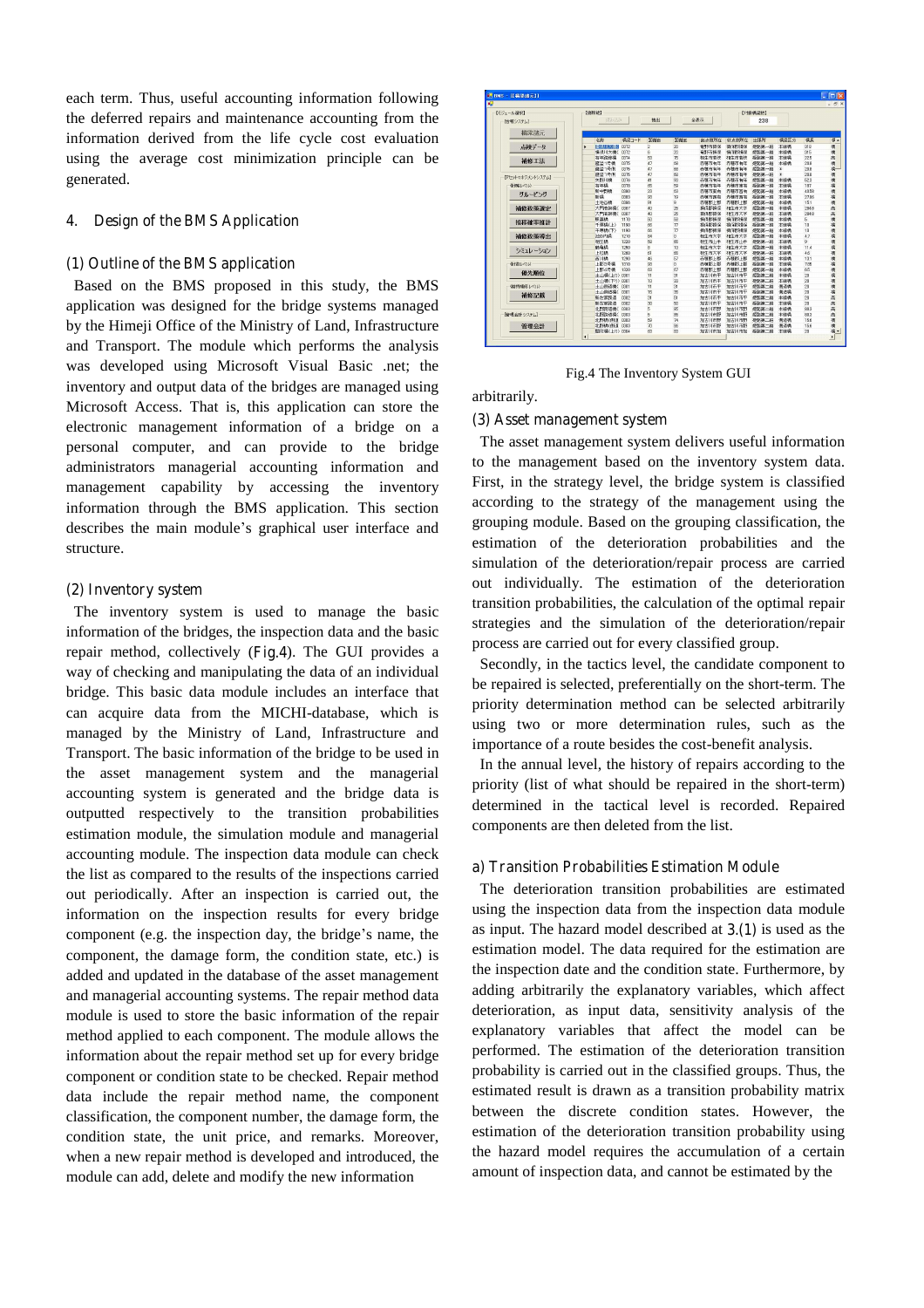|             | OK     | N      | $\blacksquare$ | $\mathbf I$ |        |
|-------------|--------|--------|----------------|-------------|--------|
| OK          | 0.9048 | 0.0927 | 0.0023         | 0.0000      | 0.0000 |
| N           | 0.0    | 0.9512 | 0.0477         | 0.0010      | 0.0000 |
| Ш           | 0.0    | 0.0    | 0.9574         | 0.0417      | 0.0007 |
| $\mathbf I$ | 0.0    | 0.0    | 0.0            | 0.9636      | 0.0363 |
| Ī           | 0.0    | 0.0    | 0.0            | 0.0         | 1      |
|             |        |        |                |             |        |

Fig.5 Transition probabilities estimation module



Fig.6 Optimal repair strategy module

model in which checking data is not stored<sup>18)</sup>.

In this case, the calculation of the Markov transition probabilities was carried out using the expected life length for each condition of the component. Given the expected life length of each condition state forecasted from the previous history and the specific safety guidelines of the component, the hazard rate of each condition  $i_i$  is computed by,

$$
i_i = \frac{1}{E[RMD_i]}
$$

The Markov transition probability matrix can be derived by substituting this hazard rate  $i_i$  into equation (9).

#### **b) Optimal repair strategy module**

(36)

Using the estimated Markov transition probability matrix and the repair method data, the optimal repair strategy of a bridge component is derived (**3.(2)**). Regarding the optimization method, two different evaluation models, an average cost minimization model and a present value minimization model, can be used, and can be selected arbitrarily. The information derived by the analysis contains the optimal repair policies corresponding to each condition state, the average cost and relative cost, or the life cycle costs from both the optimization models.

## **c) Simulation module**

Based on the optimal repair policy and the transition probability matrix, the deterioration/repair process of a bridge component is simulated and the repair demands for

| 管理会計表示対象<br>G.<br>○ グループ<br>全体<br>会計年度選択 | 全橋梁<br>2005<br>÷                 | 揖保川大橋(上り)<br>C<br>個別橋梁<br>$\overline{\phantom{a}}$<br>$\overline{v}$<br>资産残高表表示 |
|------------------------------------------|----------------------------------|---------------------------------------------------------------------------------|
| 資産残高表<br>資産の部                            |                                  | 自信の部                                                                            |
| 固定資産<br>繰延維持補修引当金                        | ¥238.000<br>¥1,030,634,894       | ¥293.694<br>繰延不足維持補修引当金<br>資本の部                                                 |
| 費用の部<br>維持補修引当編入金<br>不足維持補修引当繰入金         | ¥1,030,634,894<br>¥3,225,920,500 | 利益の部                                                                            |

Fig.7 Managerial accounting module

each year as well as the required budget are predicted. The conditions for the Simulation that is the simulation period, the restrictions conditions of annual budget and the number of times pseudorandom numbers are generated by the Monte Carlo method are set up. The result of the simulation can be visually examined by viewing the total values for each component as well as for all components for the past condition state distribution, and cost transition of each year. The number of the components that were repaired within the simulation period or the repairs that were transferred by the budget constraint is computed. In spite of state of progress of the deterioration, the number of the components that their repair was transferred resulting from the budget constraint, is counted and displayed. Moreover, the priority of repairs and the list of candidate components are generated using cost-benefit analysis.

## **(4) Managerial accounting system**

The managerial accounting information for acquiring autonomously the budget required for the maintenance is gathered from the data (mainly basic data and repair history data) that are based on an asset management system and the inventory system. The information for a fiscal year on the fixed assets (replacement cost), deferred repairs and maintenance allowance, transfer amount, insufficient repairs and transfer maintenance allowance is generated using the previous individual bridge account data as input data from previous fiscal years.

#### **5. Empirical Analysis**

The BMS application developed in this study was applied in the bridge systems managed by the Himeji Office of Ministry of Land, Infrastructure and Transport. National highway No. 2 bypass, managed by the Himeji Office, has 40km length and about 230 bridges which are approximately 30 years old. Since the traffic volume of the bypass exceeds 100,000 vehicles with a mixture of traffic including large-sized vehicles, it is predicted that the fatigue damage on the bridge deck and on the steel beams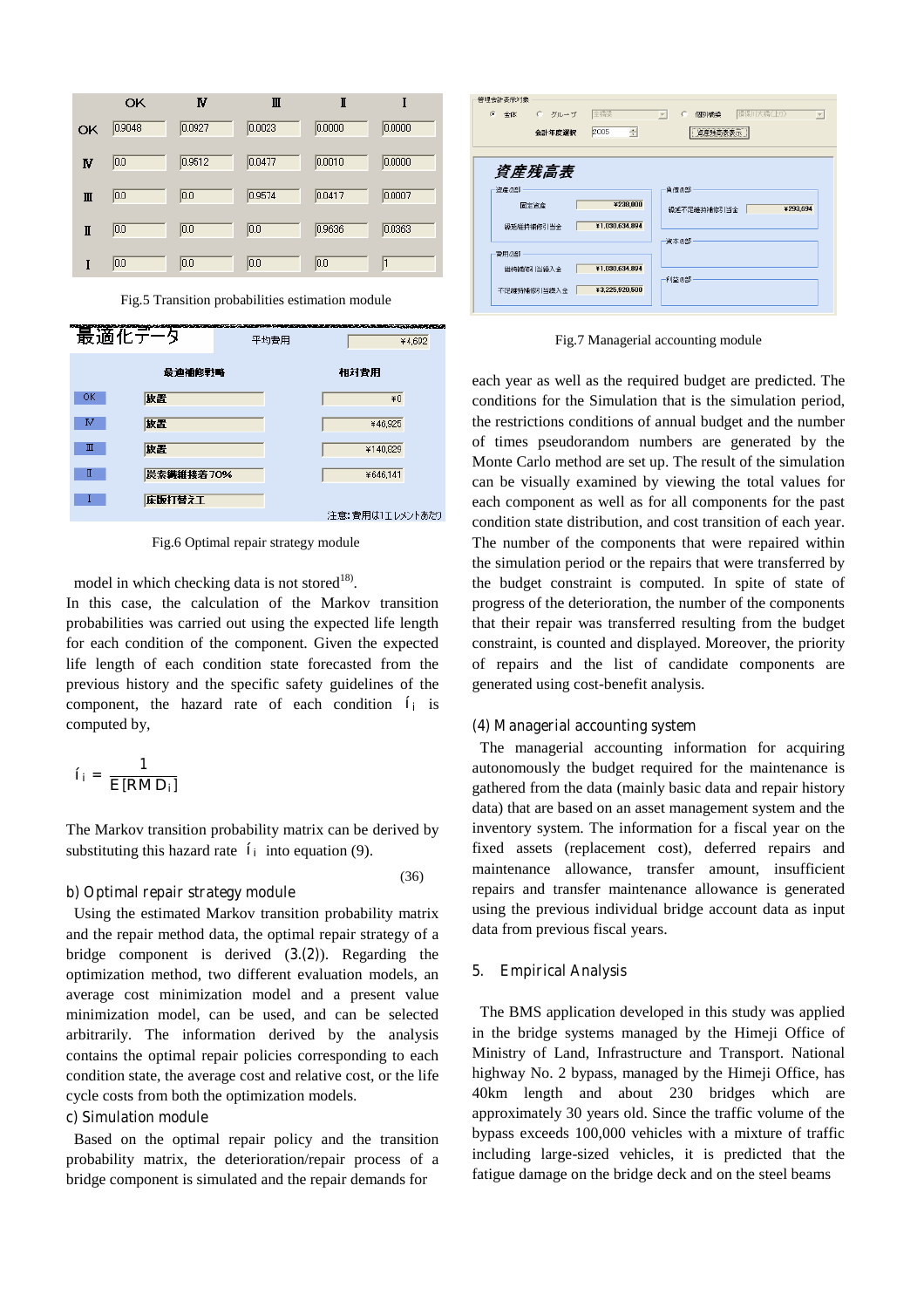

Fig.8 (A) Distribution of the condition state The case of annual budget constrain to be 200 million yen

by repetitive loading will accelerate the damage progress. This section describes the empirical asset management analysis of the bridge system of the national highway No. 2 bypass. Based on the management method of this office, the main analysis is concentrated on giving results on three items, the crack damage on the concrete deck, the crack damage on the concrete beams and the paint deterioration of the steel beams.

In the Himeji office, the inspection of a bridge is carried out periodically and the inspection results are stored in a database. For example, the results of estimating the transition probability using the inspection data from the crack damage on the concrete deck are shown in **Fig.5** (transition probabilities estimation module). The optimal repair strategy computed by the average cost minimization model for the crack damage on the concrete deck is shown in **Fig.6** (optimal repair strategy module). In this figure, the average cost per component and the relative cost defined for each condition state are shown together. Based on these conditions, the simulation of the deterioration/repair process for the three items was carried out (simulation module). In addition, the following results are based on a simulation period of 40 years, performed 20 times by the Monte Carlo method. Although the number of the simulations can be set up arbitrarily, stability results in about 20 simulation cycles. First, the condition state distribution assuming an annual budget constraint of 200 million yen is shown in **Fig.8 (A)**. In this figure, state "I" which is the worst condition does not appear over a long period of time, and the result that a component maintained over a long period of time is indicated. On the other hand, **Fig.8 (B)** shows the case of assuming an annual budget constraint of 175 million yen. This result indicates that state "I" begins to appear gradually and it is difficult to maintain a component over a long period of time. By performing some simulations as above and analyzing the results, it is showed that repair expenses between 185 and 200 million yen for the managed component are desirable. In such a procedure, decision stems from the long-term management proposals including the budget planning for each module



Fig.8 (B) Distribution of the condition state The case of annual budget constrain to be 175 million yen

(refer to **Fig.2**) located in the strategy level in an asset management system.

Next, based on the present inspection results and a long-term management proposal, a middle-term repair candidate list is created (priority module). As it was described in **3.(3)**, a priority is automatically determined by B/C. Bridge administrators adjust the priorities of the repair list by referring to the actual management strategy.

Furthermore, if repairs are carried out, it is possible to store the history of the repairs in the database (repair record module), update the repair list, and extract an efficient maintenance scheme.

At the end of a fiscal year, managerial accounting is built using the data stored by the asset management system or the inventory system (managerial accounting module). It becomes possible to grasp quantitatively the stock worth of a component repair demand, and the index when a maintenance plan is modified.

This system can support the long-term management of a component by the management cycle as shown in the above-mentioned example. In addition, when the inventory system is updated, note that it is necessary to improve the results over the complete management cycle.

#### **6. Conclusion**

In this study, a BMS application for performing efficient management was developed, and its usefulness was verified using the bridge system of the Himeji Office of Ministry of Land, Infrastructure and Transport. It was verified, that the BMS system can be a very useful tool for bridge management works, such as budget planning and maintenance works. In order to improve the usefulness of this BMS, some points are noted:

1) In actual inspections, visual inspection errors arise from misjudgment. These errors are not dealt with in this system. 2) It is expected that a lot of inspection data will be accumulated in the near future. Therefore, it is necessary to develop a methodology to update the parameters of the hazard model as new information is collected.